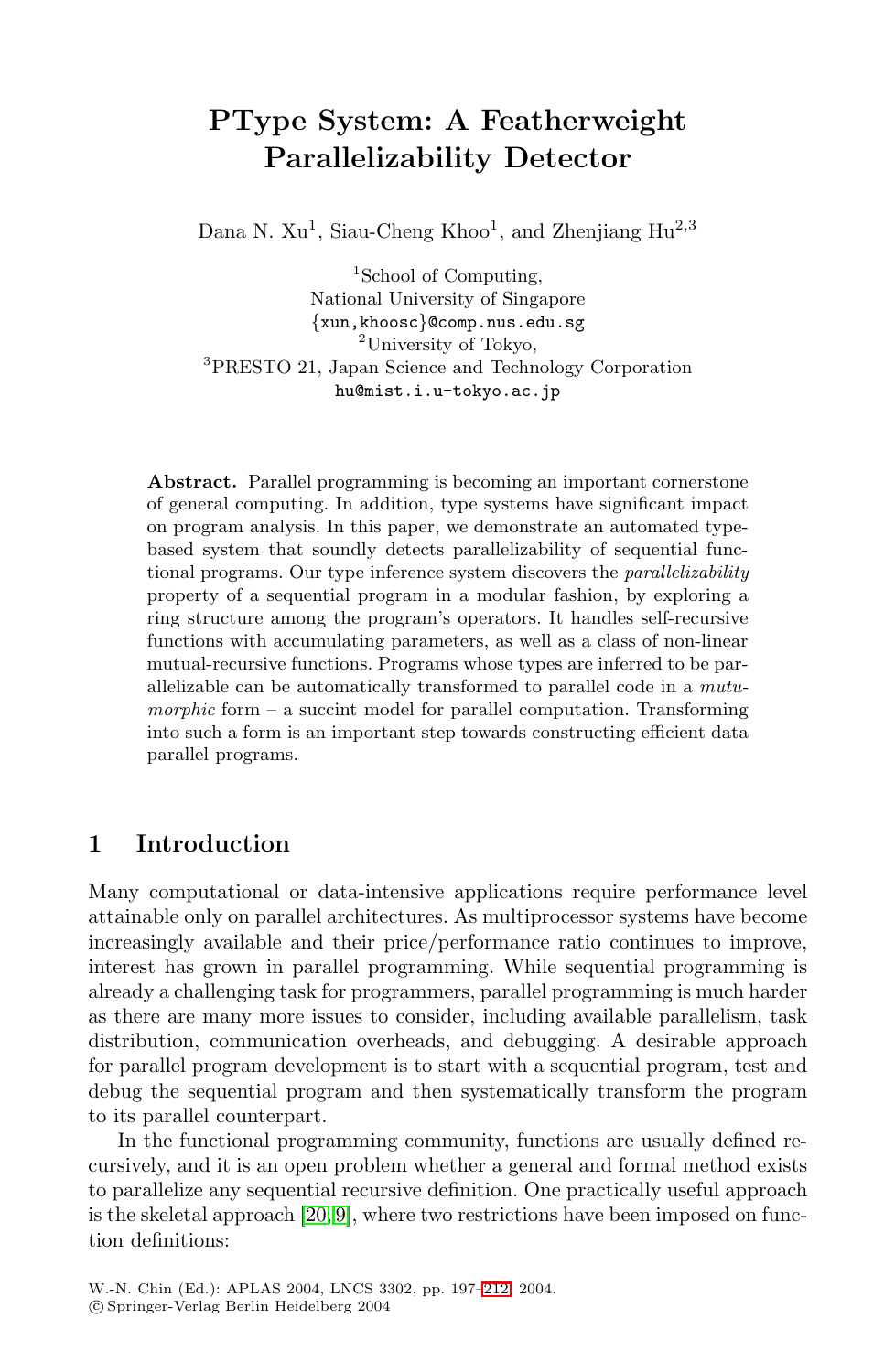- 1. The operators used in the higher order functions should satisfy the associative property.
- 2. Programs should be expressed in some restrictive recursive forms captured by the higher order functions such as map, reduce, scan, *etc*.

In this paper, we propose a parallelizability detection methodology that alleviates these restrictions. Specifically, we demonstrate a system, called *Parallelizable Type System* (PType system in short), in which parallelizability of sequential recursive code can be detected through automatic program analysis. By parallelizability, we mean that there exists a parallel code with time complexity that is of order  $O(\log m / m)$  faster than its sequential counterpart, where m is the size of the input data.

To alleviate the first restriction, we introduce a *type inference system* that discovers the *extended-ring* property of the set of operators used in a program. We show that this property ensures parallelization of a program. Through our system, users need not know *how* associative operators are combined to enable parallelization. This separation of concern will greatly facilitate parallelization process.

To remove the second restriction, our system accepts any first-order functional programs with strict semantics. If a program passes the type checking phase, it can be automatically converted to parallel codes. Otherwise, the program will remain as it is.

For example, consider the following polynomial function definition:

poly  $|a| c = a$ poly  $(a : x) c = a + c \times (poly x c)$ 

In the skeletal approach, we have to introduce a (non-intuitive) combining operator  $comb2$  (which is associative). Thus, the revised definition of *poly* is:

poly xs  $c = fst$  (polytup xs c) polytup  $[a]$   $c = (a, c)$ polytup  $(a : x) c = (a, c)$  'comb2' (polytup x c) where  $comb2(p_1, u_1)(p_2, u_2) = (p_1 + p_2 * u_1, u_2 * u_1)$ 

As this revised definition matches the following skeleton, parallelization is thus guaranteed.

poly xs  $c = \int f(x) \cdot r \cdot d(x) \cdot (m a p \cdot (x - \langle x, c \rangle) x s)$ 

On the other hand, our PType system can detect that the sequential definition of poly is parallelizable. It infers that the expression  $(a + c \times (poly x c))$  has the type  $R_{[+,\times]}$ . This implies that  $+$  and  $\times$  in  $R_{[+,\times]}$  exhibit an *extended-ring property*. The corresponding parallel code for poly is as follows.

*poly*  $[a]$   $c = a$ *poly*  $(xl + xr) c = poly xl c + (prod xl c) \times (poly xr c)$ *prod* [a]  $c = c$  $\text{prod}(xl + xr) c = (\text{prod } xl c) \times (\text{prod } xr c)$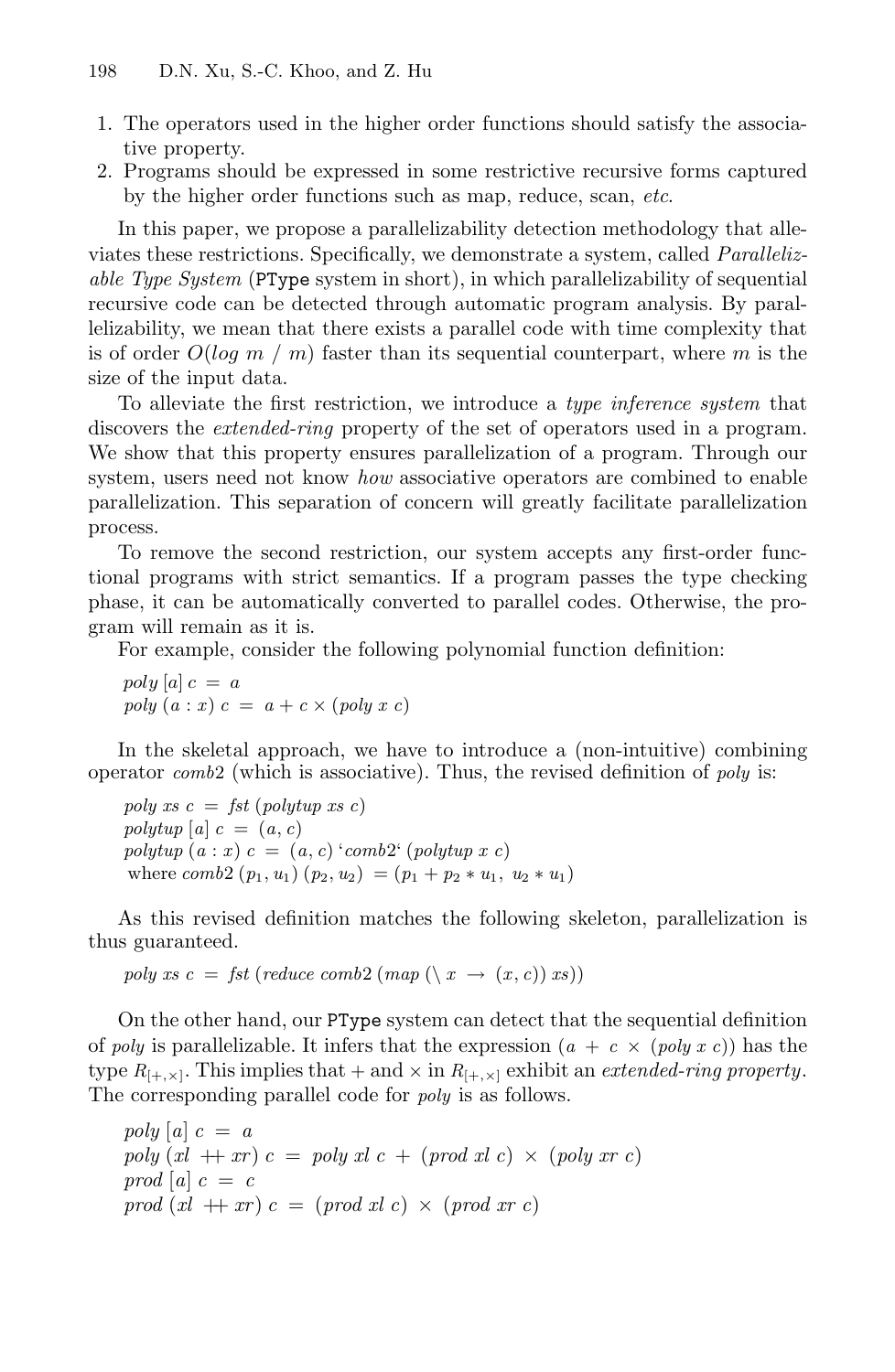An algorithm that automatically transforms a well-PTyped sequential program to an efficient homomorphism, a desired parallel computation model [\[21\]](#page-15-3), can be found in [\[23\]](#page-15-4).

In our implementation, the system handles first-order functional programs. It is able to parallelize a wide class of recursively-defined functions with accumulating parameters and with non-linear recursion. For clarity of the presentation, we first illustrate the system without these two features in Section [4.1](#page-7-0) and discuss them separately in Section [4.2.](#page-9-0)

The main technical contributions of this work are as follows:

- 1. We propose an *extended ring property* of operators used in sequential programs, which guarantees the parallelizability of these programs. This frees programmers from the burden of finding a skeleton form.
- 2. We propose a novel and featherweight *type inference* system for detecting parallelizability of sequential programs in a modular fashion. We believe this is the first work on capturing parallelism in a type inference context.

The outline of the paper is as follows. In the next section, we describe the syntax of the language used, and the background of our work. Section [3](#page-4-0) provides our account of the parallelizability property. The discovery of parallelizability using a type system is described in Section [4.](#page-6-0) We illustrate the working of the PType system through examples in Section [5.](#page-11-0) Section [6](#page-13-0) describes our implementation. Finally, we discuss the related work and conclude the paper in Section [7.](#page-13-1)

## **2 Background**

The PType system operates on a first-order typed functional language with strict semantics. The syntax of our source language is given in Figure [1.](#page-3-0) To aid the type inference, programmers are required to provide as annotatations properties of user-defined binary operators used in a program. Such requirements are typical for achieving reduction-style parallelism. For example, the system-defined annotation  $\#(Int, [+, \times], [0, 1])$  is needed for the function definition *poly*. The annotation tells the system that, for all integers, operators  $+$  and  $\times$  satisfy the extended-ring property with 0 and 1 as their respective identities.

Function definitions in this paper are written in Haskell syntax [\[15\]](#page-15-5). For the remainder of the paper, we shall discuss detection of parallelism for recursive functions of the form

$$
f(a:x) = E[\langle t_i \rangle_{i=1}^m, \langle q \ x \rangle, \langle f \ x \rangle]
$$

where f is inductively defined on a list and E[ ] denotes an *expression context* with three groups of holes, denoted by  $\langle \ \rangle$ . The context itself contains no occurrence of references to a, x and f.  $\langle t_i \rangle_{i=1}^m$  is a group of m terms, each of which is allowed to contain occurrences of a, but not those of references to  $(f x)$ . The  $\langle q x \rangle$  denotes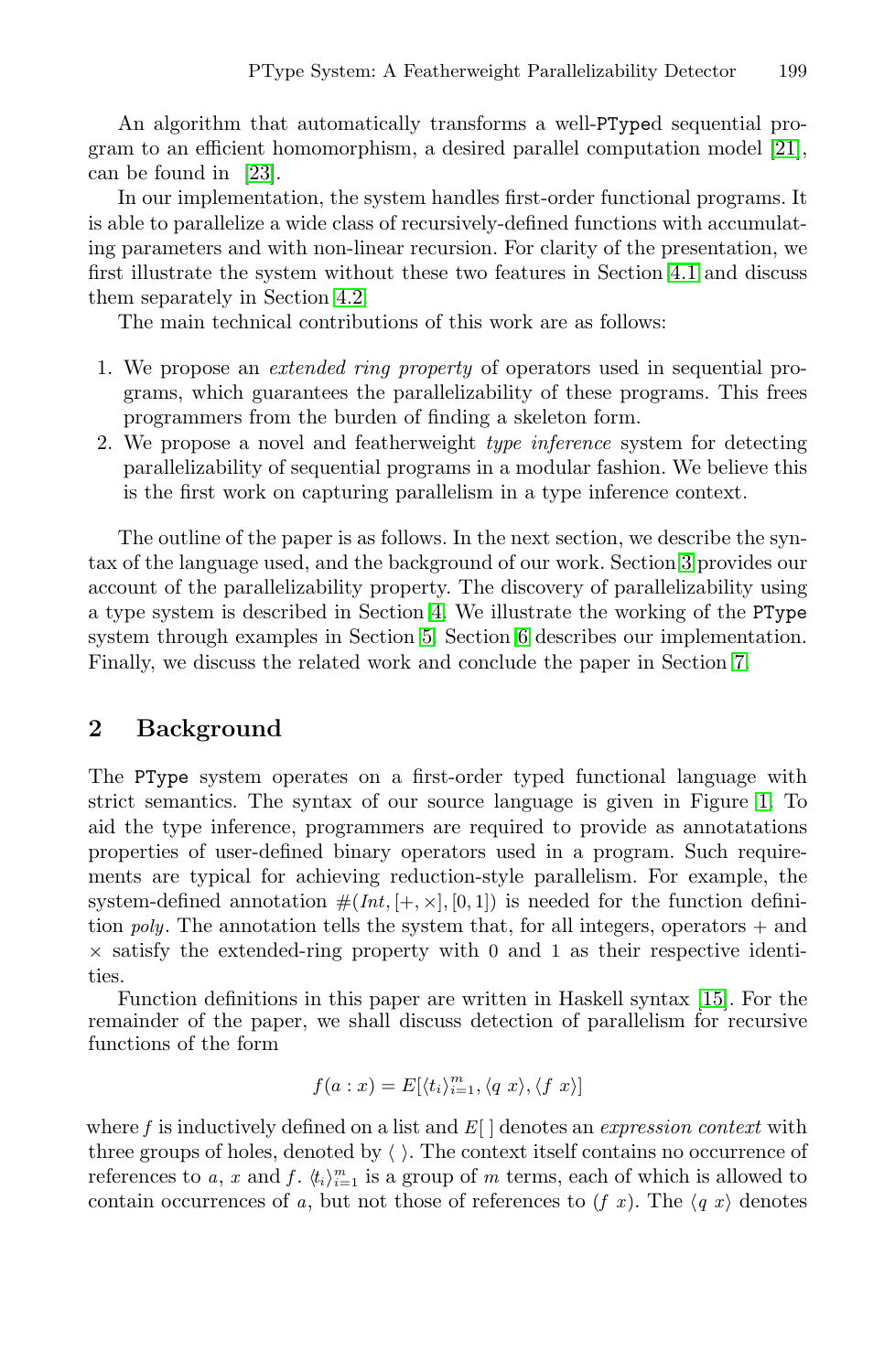```
\tau \in \text{Typ Type} n \in \text{Cons} Constants<br>c \in \text{Con Table} Data Constructors v \in \text{Var} Variables
         c \in \text{Con} Data Constructors v \in \text{Var} Variables
  \begin{array}{rcl}\n\oplus & \in & \text{Op} \qquad \text{Binary Primitive Operators}\ \gamma & \in & \text{Ann} \qquad \text{Annotations}\n\end{array}\in Ann Annotations<br>
\gamma ::= \#(\tau, [\oplus_1, \ldots, \oplus_n])\#(\tau, [\oplus_1,\ldots,\oplus_n], [\iota_{\oplus_1},\ldots,\iota_{\oplus_n}])e, t \in \text{Exp} Expressions<br>e, t \in \text{exp}[\text{exp}(e_t, e_t)]e, t \ ::= \begin{array}{c} n \mid v \mid c \, e_1 \, \ldots \, e_n \mid e_1 \oplus e_2 \mid \textbf{if} \, e_0 \, \textbf{then} \, e_1 \, \textbf{else} \, e_2 \ \mid \textbf{if} \, e_1 \, \ldots \, e_n \mid \textbf{let} \, v = e_1 \, \textbf{in} \, e_2 \end{array}|f e_1 ... e_n| let v = e_1 in e_2<br>Patterns \sigma \in Progp \in \text{Pat} \quad \textbf{Patterns} \qquad \sigma \in \text{Prog} \qquad \textbf{Programs} \ p ::= \quad v \mid cv_1 \ldots v_n \qquad \sigma ::= \gamma_i^*, (f_i \ p_1 \ldots p_n = e)^* \ \forall \ i.\ i \geq 1p ::= v \mid c \, v_1 \, \ldots \, v_nwhere f_1 is the main function.
```
<span id="page-3-0"></span>**Fig. 1.** Syntax of the source language

an application of a parallelizable auxiliary function.<sup>[1](#page-3-1)</sup> Lastly,  $\langle f, x \rangle$  is the selfrecursive call.

For example, given the function definition

 $f_1(a : x) =$  **if**  $a > 0$  **then** length  $x + f_1 x$  **else**  $1 + f_1 x$ 

we have

 $f_1(a : x) = E[\langle a > 0, 1 \rangle, \langle length \ x \rangle, \langle fx \rangle]$ where  $E[\langle t_1, t_2 \rangle, \langle t_3 \rangle, \langle t_4 \rangle] = \textbf{if} \ \ t_1 \ \textbf{then} \ \ t_3 + t_4 \ \textbf{else} \ \ t_2 + t_4$ 

As our analysis focuses on the syntactic expressions consisting of recursive calls, all variables directly or indirectly referencing an expression consisting of recursive call(s) need to be traced. We call such variables *references to a recursive call*, which is formally defined below:

**Definition 1 (Reference to a Recursive Call).** *A variable v is a* reference to a recursive call *if the evaluation of v leads to an invocation of that call.*

Consider the following two function definitions:

 $f_2(a : x) = \text{let } v_2 = 1 + f_2 x \text{ in } a + v_2$  $f_3(a : x) = \text{let } v_3 = 1 + f_3 x \text{ in } \text{let } u = 2 + v_3 \text{ in } a + u,$ 

Variable  $v_2$  is a reference to the recursive call  $(f_2 x)$  as it names an expression which encloses a recursive call. In  $f_3$ , variables u and  $v_3$  are references to the recursive call  $(f_3 x)$ . Variable u indirectly references the recursive call since it  $contains$   $v_3$ .

For ease of the presentation, we focus our attention on recursive function definitions that are linear self-recursive (and discuss the handling of non-linear

<span id="page-3-1"></span><sup>1</sup> It is possible to consider applications of multiple parallelizable auxiliary functions in an expression, as in  $\langle q_j x \rangle_{j=1}^n$ . These functions are examples of mutumorphism [\[14\]](#page-15-6). Their calls can be *tupled* to obtain a single  $(q x)$  via the technique described in [\[4,](#page-15-7) [13\]](#page-15-8).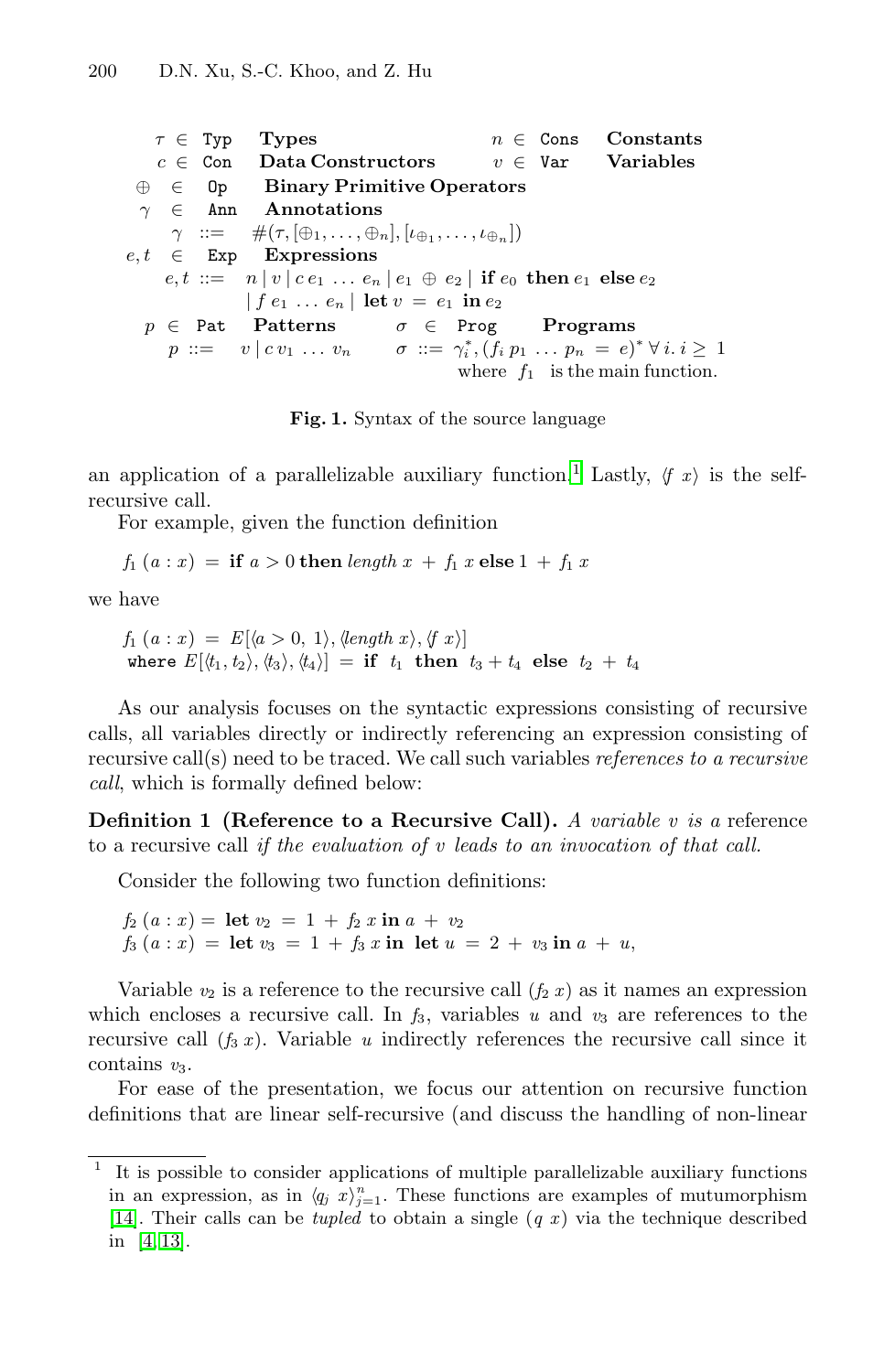and mutually recursive functions in Section [4.2.](#page-9-0)) Furthermore, we do not consider functions with self-recursive calls occurring in the test of a conditional. Parallelization of such functions requires these functions to be annotated with a special (constraint) form of the extended-ring property [\[6\]](#page-15-9), which are not described in this paper.

**Context Preservation.** Our parallelization process is inspired from a program restructuring technique known as *context preservation* [\[8\]](#page-15-10). We briefly describe the technique here.

Consider the polynomial function definition again. Context preservation is performed primarily on the recursive equation of poly:

$$
poly(a: x) c = a + c \times (poly x c)
$$

A *contextual function* (or *context*, for short) will extract away the recursive subterm of the RHS of this equation. It can be written as  $\lambda(\bullet) \cdot \alpha + \beta \times (\bullet)$ . Here, the symbol • denotes a recursive subterm containing an occurrence of a self-recursive call, while  $\alpha$  and  $\beta$  denote subterms that do not contain any recursive call. Such a context is said to be *context preserving modulo replication* (or *context preserving*, in short) if after composing the context with itself, we can obtain (by transformation) a resulting context that has the same form as the original context. Context preservation guarantees that the underlying function can be parallelized.

**Theorem 1 (Context Preservation Theorem [\[8,](#page-15-10) [14\]](#page-15-6)).** *Given is a recursive function* f *of the form*  $f(a : x) = e$  *where expression e consists of recursive call(s). If* e *is context preserved, then* f *can be parallelized.*

For function poly, let its context be denoted by  $\lambda(\bullet)$ .  $\alpha_1 + \beta_1 \times (\bullet)$ . We compose this context with its renamed copy,  $(\lambda(\bullet))$ .  $\alpha_2 + \beta_2 \times (\bullet)$ , and simplify the composition through a sequence of transformation steps:

 $(\lambda (\bullet) \cdot \alpha_1 + \beta_1 \times (\bullet)) \circ (\lambda (\bullet) \cdot \alpha_2 + \beta_2 \times (\bullet))$  $= \lambda (\bullet)$ .  $\alpha_1 + \beta_1 \times (\alpha_2 + \beta_2 \times (\bullet))$  — function composition  $= \lambda (\bullet)$ .  $\alpha_1 + (\beta_1 \times \alpha_2 + \beta_1 \times (\beta_2 \times (\bullet)))$  —  $\times$  is distributive over +  $= \lambda (\cdot)$ .  $(\alpha_1 + \beta_1 \times \alpha_2) + (\beta_1 \times \beta_2) \times (\cdot)$   $- +$ ,  $\times$  being associative  $= \lambda(\bullet)$  .  $\alpha + \beta \times (\bullet)$ where  $\alpha = \alpha_1 + \beta_1 \times \alpha_2$  and  $\beta = \beta_1 \times \beta_2$ 

Since the simplified form matches the original context, poly is context preserving. However, this transformation process, which is informally described in [\[5\]](#page-15-11), is more expensive than our type-based approach. Moreover, context preservation checking is not modular, and thus lack of reusability.

## <span id="page-4-0"></span>**3 Parallelizability**

Given that context preservation leads to parallelizability, we focus on detecting context preservation of sequential programs, but in a modular fashion. Our first technical contribution is to introduce an *extended ring property* of the operators which *guarantees automatic detection of context preservation*.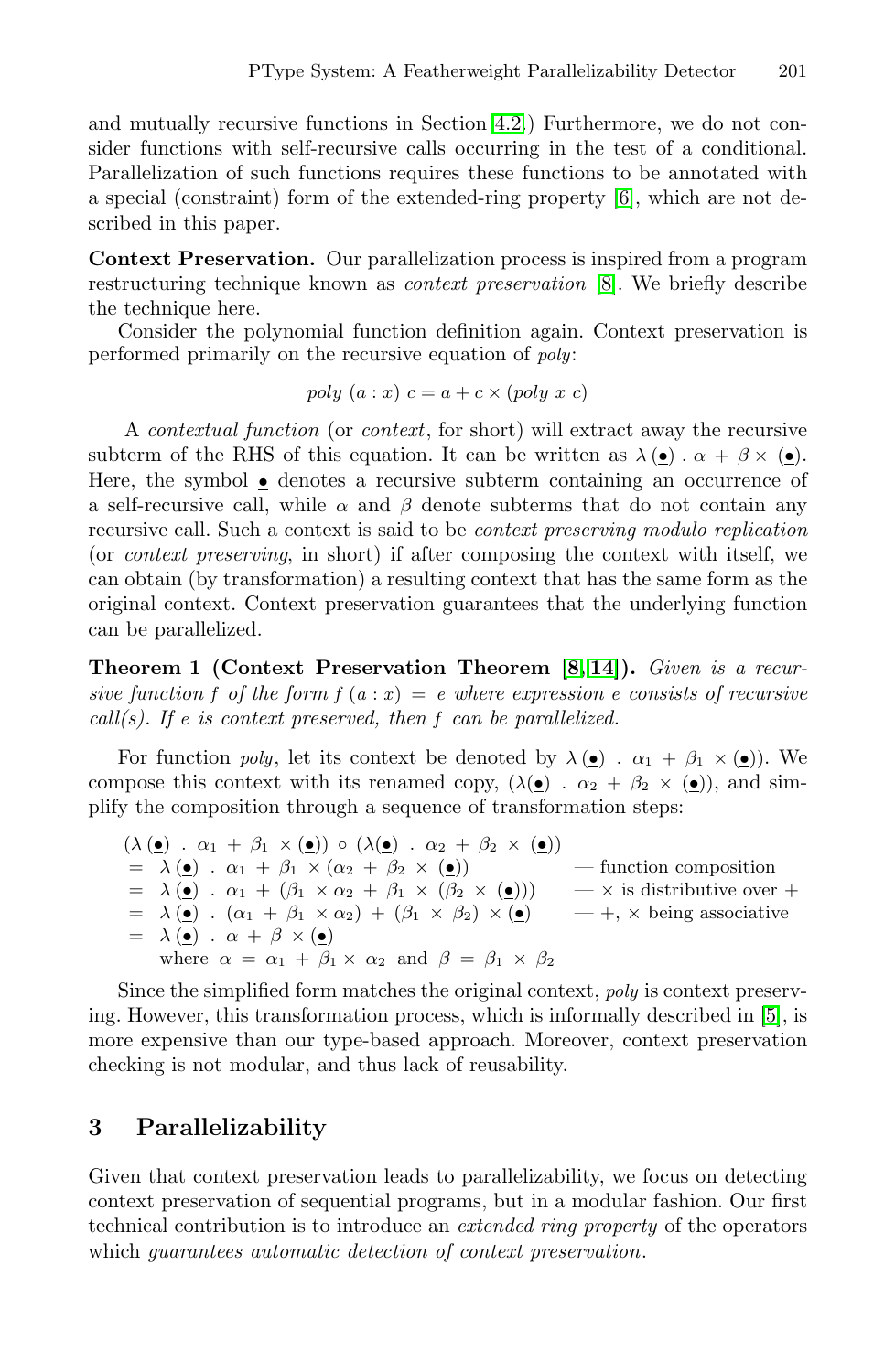sv <sup>∈</sup> **S**−**Values**  $sv ::= bv \mid \textbf{if} \ \zeta_a \ \textbf{then} \ \zeta_b \ \textbf{else} \ bv$ bv ::=  $\bullet$  |  $(\zeta_1 \oplus_1 \ldots \oplus_{n-1} \zeta_n \oplus_n \bullet)$ where  $[\oplus_1,\ldots,\oplus_n]$  possesses the extended-ring property

<sup>ζ</sup> <sup>∈</sup> **C**−**Exp**  $\zeta \, ::= \, C[a, (qx)]$ where  $C$  is an arbitrary expression context not involving references to •

<span id="page-5-1"></span>

**Definition 2.** Let  $S = [\oplus_1, \ldots, \oplus_n]$  be a sequence of n binary operators. We say *that* S *possesses the* extended-ring property *iff* [2](#page-5-0)

- *1. all operators are associative;*
- 2. each operator  $\oplus$  *has an identity,*  $\iota_{\oplus}$ *, such that*  $\forall v : \iota_{\oplus} \oplus v = v \oplus \iota_{\oplus} = v$ *;*
- *3.* ⊕*j is distributive over* ⊕*i*  $∀ 1 ≤ i < j ≤ n$ .

As an example, in the non-negative integer domain, operators  $max, +$  and  $\times$ , in that order form an extended ring. Their identities are 0, 0 and 1 respectively.

We now describe a set of "skeletons" (of expressions) which are constructed using a sequence of binary operators with the extended-ring property. We will show that expressions expressible in this "skeletal" form are guaranteed to be context preserving. We call them *skeletal values* (or *s-values*, in short). These are defined in Figure [2.](#page-5-1) We use • to denote a self-recursive call in a function definition.

An s-value of the form  $(\zeta_1 \oplus_1 \ldots \oplus_{n-1} \zeta_n \oplus_n \bullet)^3$  $(\zeta_1 \oplus_1 \ldots \oplus_{n-1} \zeta_n \oplus_n \bullet)^3$  is said to be *composed directly by* the sequence of operators  $[\oplus_1, \ldots, \oplus_n]$  with the extended-ring property. An s-value of the form **if**  $\zeta_0$  **then**  $\zeta_1$  **else** bv is said to be in *conditional form*. Its self-recursive call occurs *only* in its alternate branch.

The following lemma states that all s-values are context preserving. Consequently, any expression that can be normalized to an s-value can be parallelized.

**Lemma 1 (S-Values Are Context Preserved).** *Given a recursive part of a function definition* f (a : x ) = e*, if* e *is an s-value, then* e *can be context preserved.*

The proof is done by a case analysis on the syntax of s-values. Details can be found in [\[23\]](#page-15-4).

It is worth-mentioning that s-values cover a wide class of recursive function definitions that are parallelizable. In the remainder of the paper, we will provide many practical sequential programs that can be expressed in, or normalized to an s-value, and thus be directly parallelized.

<span id="page-5-0"></span><sup>2</sup> We can also extend this property to include semi-associative operators and their corresponding left or right identities. Such extension enables more sequential programs to be parallelized.

<span id="page-5-2"></span><sup>&</sup>lt;sup>3</sup> By default, it is equivalent to  $(\zeta_1 \oplus_1 (\cdots \oplus_{n-1} (\zeta_n \oplus_n \bullet) \dots)).$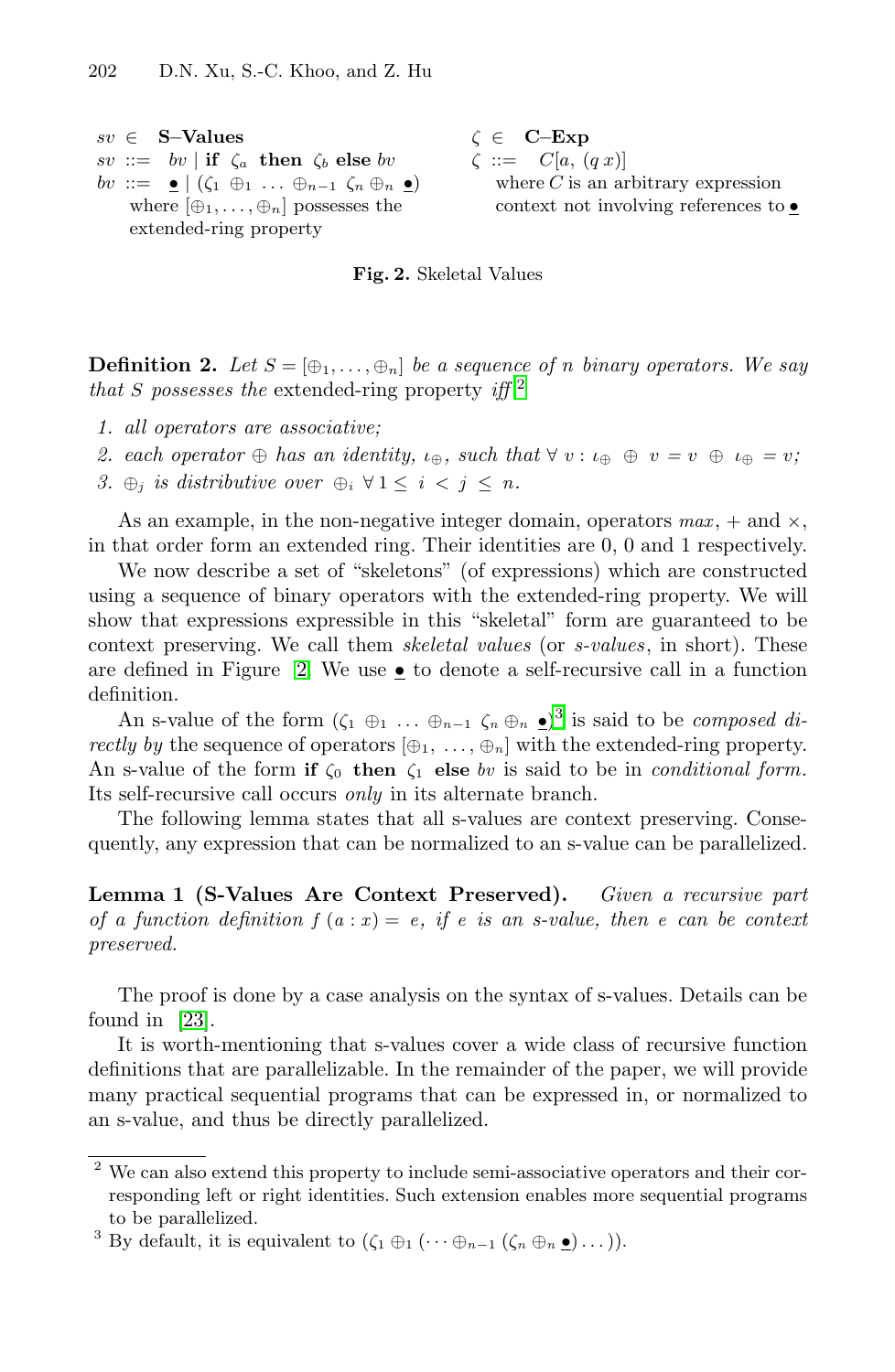## <span id="page-6-0"></span>**4 PType System**

The main focus of the PType system is a type-inference system that enables discovery of parallelizability of sequential programs. Operationally, the type system aims to deduce the extended-ring property of a sequential program in a modular fashion. To this end, it associates each sub-expression in a recursive function definition with a type term from the type language PType.

 $\rho \in \text{PType}$  $\rho$  ::=  $\psi \mid \phi$  $\psi$   $\in$  NType  $\psi$  ::= N  $\phi$   $\in$  RType  $\phi$  ::=  $R_S$ where  $S$  is a sequence of operators

<span id="page-6-1"></span>**Fig. 3.** PType Expressions

The set of PType terms are defined in Figure [3.](#page-6-1) It comprises two categories: NType and RType. We write  $\llbracket \rho \rrbracket$  to denote the semantics of PType  $\rho$ . Thus,

$$
[\![N]\!] = \mathbf{C}\text{-}\mathbf{Exp},
$$

where **C**−**Exp** is defined in Figure [2.](#page-5-1)

Given that  $S = [op_1, \ldots, op_n]$  with the extended-ring property, we have:

 $[[R_S]] = \{e \mid e \leadsto^* e' \land e' \text{ is an } s\text{-value} \land e' \text{ is composite by operators in } S\},\$ 

where  $\rightsquigarrow$  represents a normalization process that we have defined to obtain s-values. The core set of rules for the normalization process is in [\[23\]](#page-15-4).

Since expressions of type  $R<sub>S</sub>$  (for some S) can be normalized to an s-value, any expression containing a self-recursive call but could *not* be translated to an s-value is considered ill-typed in our PType system.

As an illustration, the RHS of the self-recursive equation of the following function definition has ptype  $R_{[max,+, \times]}$ .

$$
f_6(a : x) = 5 \ 'max' (a + 2 \times (f_6 \ x)),
$$

Note that in the definition of  $[[R_S]],$  the expression e' is said to be composable, rather than to be composed directly, by a set of operators. There are two reasons for saying that:

- 1.  $e'$  need not simply be an s-value of bv category; it can also include conditionals and local abstractions, but its set of operators must be limited to S.
- 2. As operators in S have identities, we allow  $e'$  to contain just a subset of operators in S. We can always extend  $e'$  to contain all operators in S using their respective identities.

The last point implies that the RType semantics enjoys the following subset relation:

**Lemma 2.** *Given two sequences of operators*  $S_1$  *and*  $S_2$ *, both with the extendedring property, if*  $S_1$  *is a subsequence of*  $S_2$ *, then*  $[R_{S_1}] \subseteq [R_{S_2}]$ .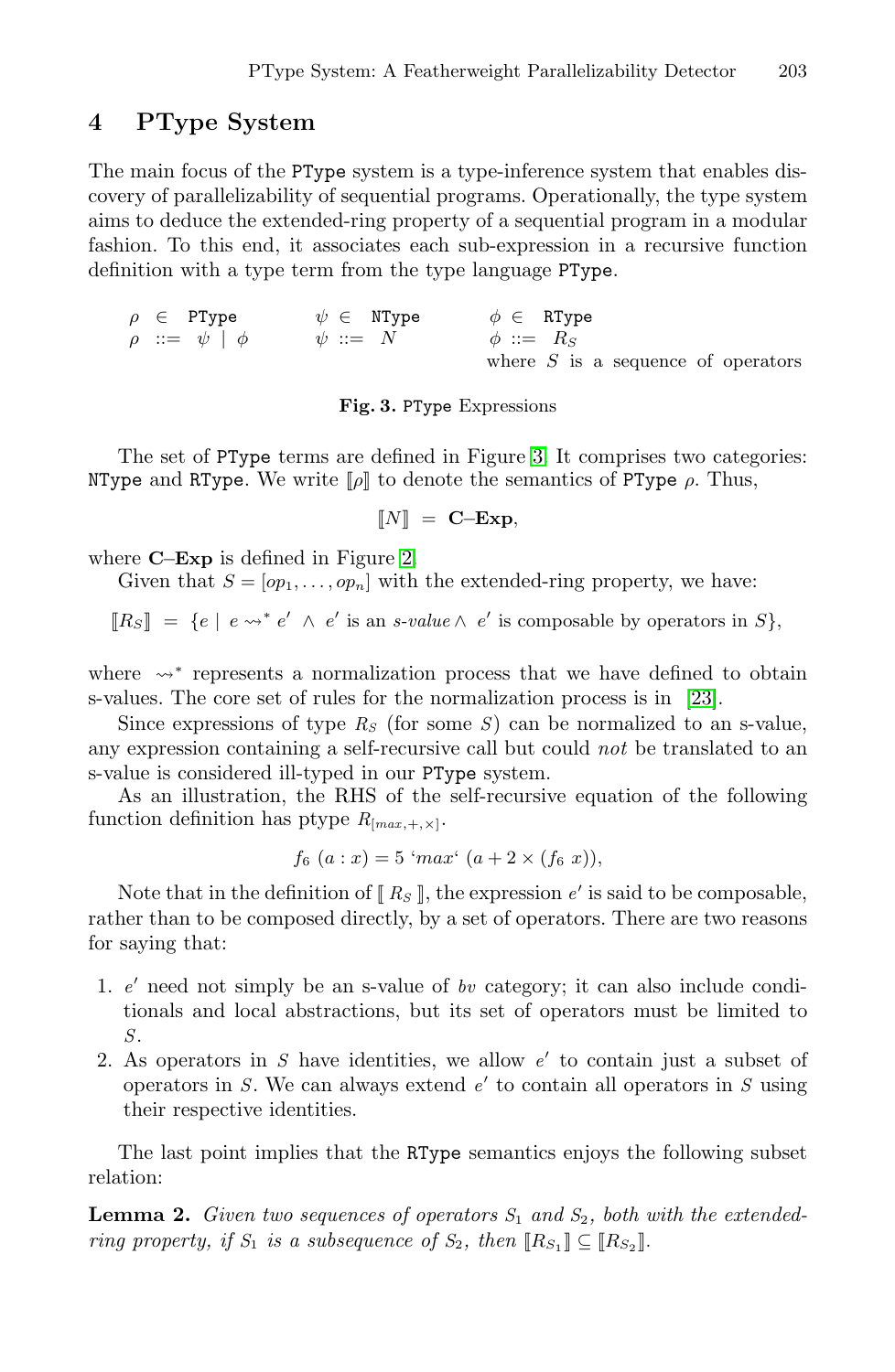The above lemma leads to the following subtyping relation:

**Definition 3 (Subtyping of RType).** *Given two sequences of operators*  $S_1$  *and*  $S_2$ *, both with the extended-ring property, we say*  $R_{S_1}$  *is a subtype of*  $R_{S_2}$ *<i>, denoted by*  $R_{S_1}$  <:  $R_{S_2}$ , *if and only if*  $S_1 \ll S_2$  (where " $S_1 \ll S_2$ " means " $S_1$  *is a subsequence of*  $S_2$ ").

<sup>A</sup> *type assumption* Γ binds program variables to their PTypes. A judgment of the PType has the form

 $\Gamma \vdash_{\kappa} e :: \rho$ 

This states that the expression e has PType  $\rho$  assuming that any free variable in it has PType given by  $\Gamma$  and  $\kappa$  is an expression that may occur in e.  $\kappa$  is either a self-recursive call or a *reference* to such a call. It represents the *currently active reference* (the detail can be seen in the type-checking rule for **let**.) Before type checking the RHS of a recursive definition of f, we initialize  $\kappa$  to be the term (f x). In  $\Gamma$ , we also assign PType N to the recursive parameters of f.

Finally, given a recursive equation of f defined by  $f(a : x) = e$ , the expression e is said to be *well-PTyped* if there is some PType  $\rho$  such that  $\Gamma \vdash_{(f x)} e :: \rho$ , where Γ assigns both a and x to N . Otherwise, it is said to be *ill-PTyped*.

#### <span id="page-7-0"></span>**4.1 PType Checking**

The PType of a function  $f$  is defined as the PType of the RHS of its recursive equation. Figure [4](#page-8-0) lists the core set of type-checking rules.

Both constants and variables not referencing any recursive call are given NType, as shown in the rules  $(var-N)$  and  $(con)$ . Use of a variable has type RType if it is the currently active reference, namely  $\kappa$ . The self-recursive call  $(f \ x)$  will also be given an RType. We note that any use of inactive references are ill-PType, as there is no corresponding rule for it.

Rule (op) handles a binary operation in which a recursive function call occurs in its right operand. The operation yields a RType if the right operand has RType, and the operator under investigation is part of the sequence S. The case in which the recursive call occurs in its left operand is symmetrical, and thus omitted.

In the rule (if), a conditional expression is of NType if both its branches are of NType. On the other hand, it is of RType if one of its branches is of RType. When both branches are of RType, the conditional will be of RType provided both branches can be coerced to the same type R*<sup>S</sup>* . These constraints are expressed by the relation  $\nabla_{if}$ , defined by (if-merge), while the coercion is defined via a type subsumption (sub). For example, consider the following function definition:

 $#(Int, [+, \times], [0, 1])$  $f_7 [a] = a$  $f_7(a : x) =$  **if**  $a > 5$  **then**  $a + f_7 x$  **else**  $a \times f_7 x$ 

Under the type assumption  $\Gamma = \{a : N, x : N\}$ , the types for each of the branches are  $R_{[+]}$  and  $R_{[<]}$ . By the rules (if-merge) and (sub), the type of the conditional becomes  $R_{[+, \times]}$ .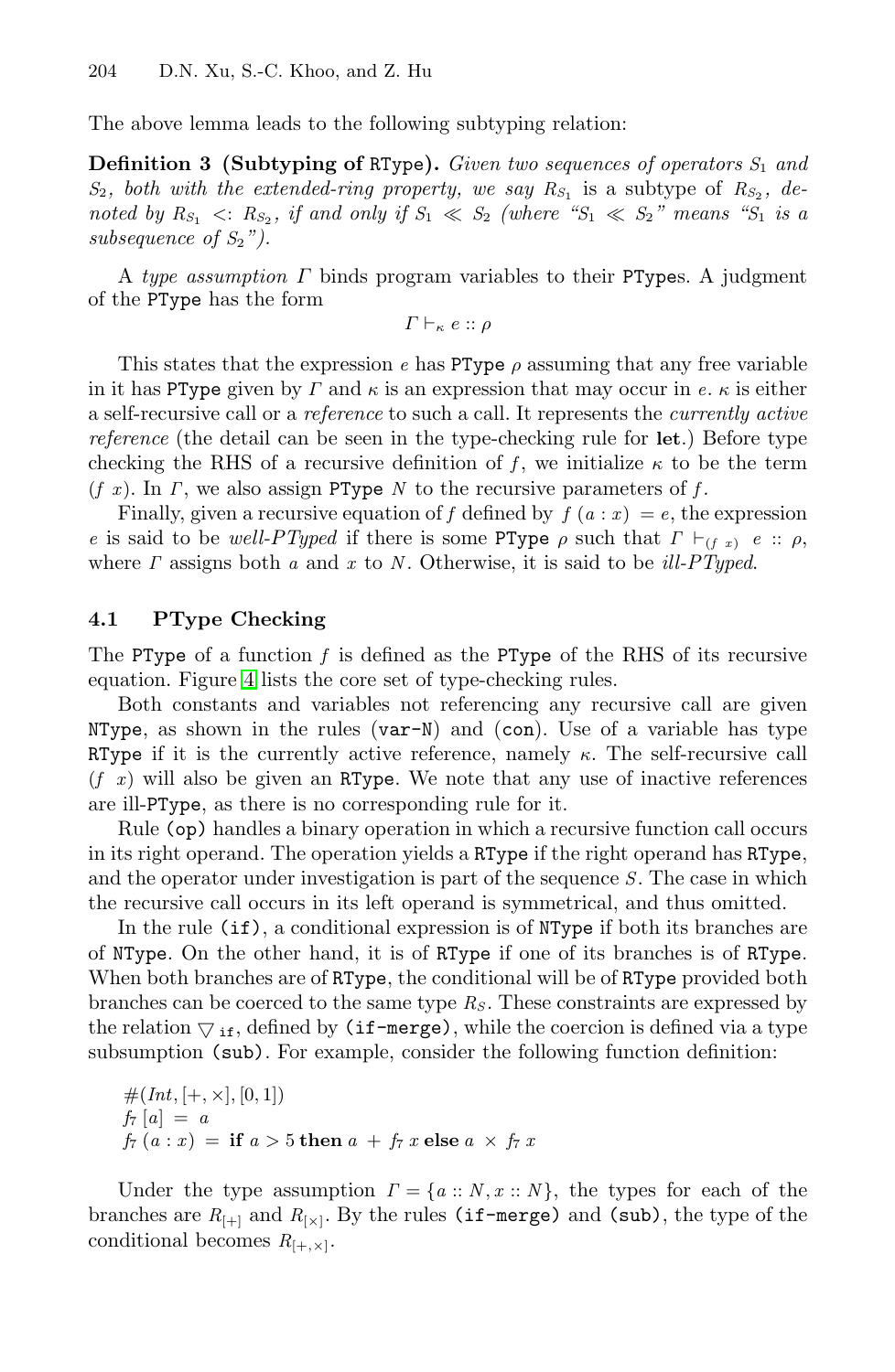$$
\frac{v \neq \kappa}{\Gamma \cup \{v :: N\} \vdash_{\kappa} v :: N} \quad (\text{var} - \texttt{N}) \quad \frac{v = \kappa}{\Gamma \cup \{v :: R_S\} \vdash_{\kappa} v :: R_S} \qquad (\text{var} - \texttt{R})
$$

$$
\overline{\Gamma \vdash_{\kappa} n :: N} \qquad \text{(con)} \qquad \qquad \overline{\Gamma \vdash_{(f x) } (f x) :: R_S} \qquad \qquad \text{(rec)}
$$

$$
\frac{\Gamma \vdash_{\kappa} e_1 :: N \quad \Gamma \vdash_{\kappa} e_2 :: \rho \quad (\rho = N) \ \lor \ (\rho = R_S \ \land \ \oplus \ \in \ S)}{\Gamma \vdash_{\kappa} \ (e_1 \ \oplus \ e_2) :: \rho} \tag{op}
$$

$$
\frac{\Gamma \vdash_{\kappa} e_0 :: N \quad \Gamma \vdash_{\kappa} e_1 :: \rho_1 \quad \Gamma \vdash_{\kappa} e_2 :: \rho_2 \quad \bigtriangledown_{\text{ if}} (\rho, \rho_1, \rho_2)}{\Gamma \vdash_{\kappa} (\text{ if } e_0 \text{ then } e_1 \text{ else } e_2) :: \rho}
$$
 (if)

$$
\frac{\Gamma \vdash_{\kappa} e_1 :: N \quad \Gamma \cup \{v :: N\} \vdash_{\kappa} e_2 :: \rho}{\Gamma \vdash_{\kappa} (\text{let } v = e_1 \text{ in } e_2) :: \rho}
$$
\n(1et - N)

$$
\frac{\Gamma \vdash_{\kappa} e_1 :: R_S \quad \Gamma \cup \{v :: R_S\} \vdash_v e_2 :: R_S}{\Gamma \vdash_{\kappa} (\text{let } v = e_1 \text{ in } e_2) :: R_S}
$$
\n(1et - R)

$$
\frac{\Gamma \vdash_{\kappa} e :: N \quad g \notin FV(\kappa)}{\Gamma \vdash_{\kappa} (g \, e) :: N} \quad (\text{g}) \qquad \frac{\Gamma \vdash_{\kappa} e : \rho \quad \rho \lt: : \rho'}{\Gamma \vdash_{\kappa} e :: \rho'} \tag{sub}
$$

$$
\overline{\nabla_{\text{if}}(\rho,\rho,\rho)} \qquad \overline{\nabla_{\text{if}}(R_S,N,R_S)} \qquad \overline{\nabla_{\text{if}}(R_S,R_S,N)} \qquad (\text{if}-\text{merge})
$$

#### <span id="page-8-0"></span>**Fig. 4.** Type-Checking Rules

There are two rules for the **let**-expression. Rule let-N applies to an expression with no recursive-call references in  $e_1$ . Thus, the resulting type depends on the type of  $e_2$ . Rule let-R applies to an expression with recursive-call references occurring in  $e_1$  and the local variable v is used in the expression  $e_2$ .

Note that in the rule (1et-R), the deductive operator has changed from  $\vdash_{\kappa}$ to  $v_{v}$ . This means that in  $e_2$ , v is the sole active reference to the recursive function. Thus, the following two expressions will fail the PType check: In the first expression, the recursive call is non-linear; in the second expression, the use of v is non-linear.<sup>[4](#page-8-1)</sup>

$$
\text{let } v = f \, x \, \text{ in } f \, x \qquad \qquad \text{let } v = f \, x \, \text{ in } \text{let } u = v \, \text{ in } v
$$

In rule  $(g)$ , the application of an auxiliary function g is of NType if its argument e is of NType too. Otherwise, such an application may not be effectively parallelized [\[10\]](#page-15-12), and the application will be deemed ill-PTyped.

The soundness of our type-checking rules is shown by relating the rules to a set of normalization rules defining  $\rightsquigarrow$ , as shown in [\[23\]](#page-15-4). The main results are listed below; we refer the reader to [\[23\]](#page-15-4) for detail.

**Theorem 2 (Progress).** If  $\Gamma \vdash_{\kappa} e :: R_S$ , then either e is an s-value or  $e \leadsto e'$ .

<span id="page-8-1"></span><sup>4</sup> Conversion of these simple non-linear expressions to their linear counterparts can be trivially done via pre-processing. We omit the detail here.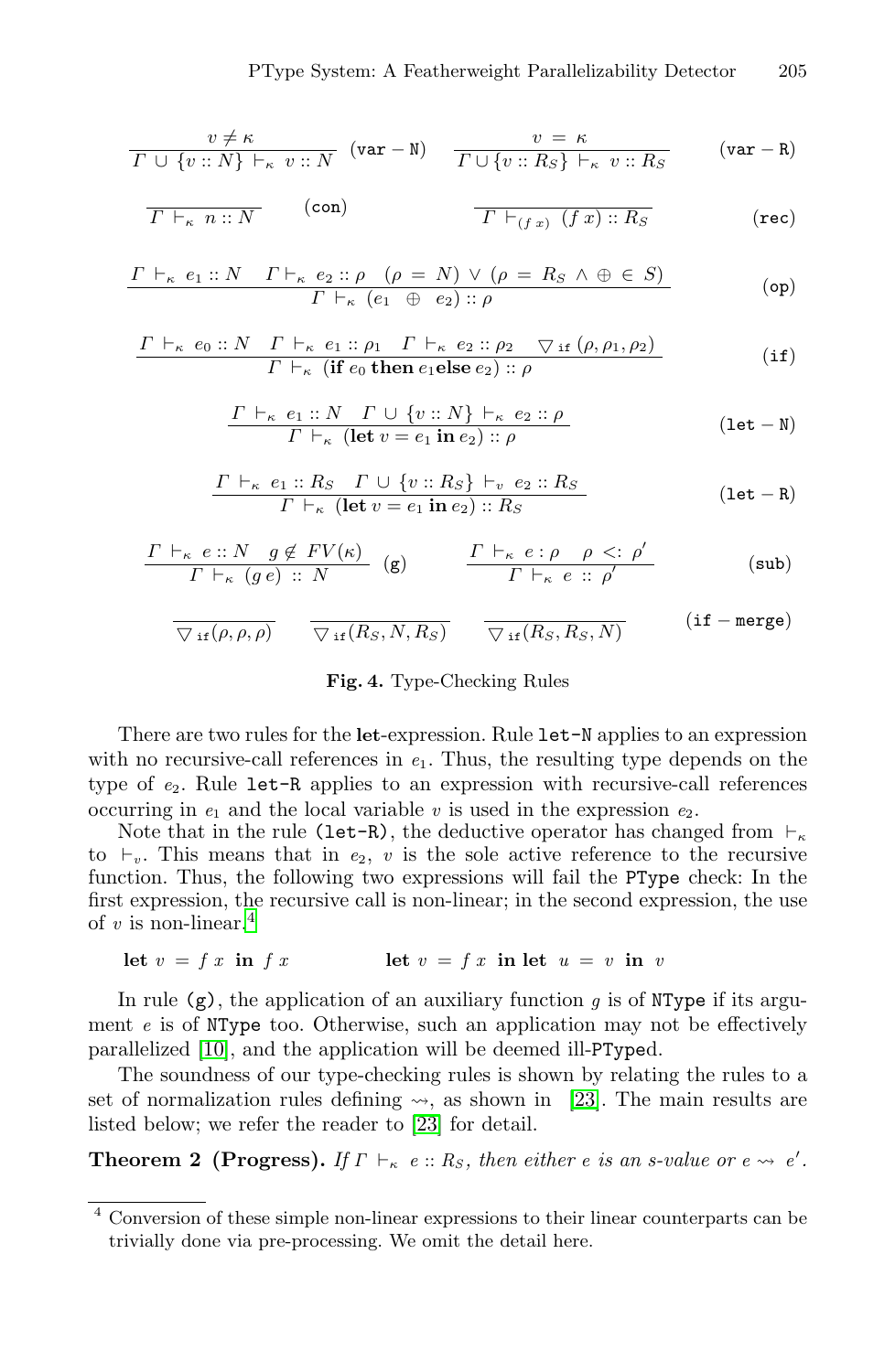#### **Theorem 3 (Preservation).** If  $e::R_S$  and  $e \rightarrow e'$ , then  $e':R_S$ .

Furthermore, in [\[23\]](#page-15-4), we define a PType inference algorithm which is both sound and complete with respect to our PType checking rules. Our algorithm adopts the idea of the *type reconstruction algorithm*  $W_{UL}$  as described in [\[17\]](#page-15-13).

#### <span id="page-9-0"></span>**4.2 Enhancement of the PType System**

In this section, we show that the PType system can be enhanced to cover broader classes of parallelizable codes. These enhancements have been included in our implementation [\[23\]](#page-15-4).

**Multiple Recursion Parameters.** When a function f has multiple recursion parameters, we require f to recurse over all its recursion parameters *at the same frequency*. That is, f is of the following form:

 $f [a_1] \ldots [a_n] = Ctx[a_1, \ldots, a_n]$  $f(a_1 : x_1) \ldots (a_n : x_n) = \ldots (f x_1 \ldots x_n) \ldots$ 

where  $Ctx$ [ ] is an arbitrary context, and the expression  $\dots (f x_1 \dots x_n) \dots$  states that any self-recursive call in the equation should be of the form  $(f x_1 ... x_n)$ .

*Example: Polynomial Addition.* The following definition of polyadd satisfies this requirement, and its PType is  $R_{[+]}.$ 

 $#(List \; float, [+], [Nil])$  $polyadd$   $[$   $]$   $[$   $]$   $=$   $[$   $]$ polyadd  $\left[\right]$  ys = ys polyadd xs  $\lceil \cdot \rceil = xs$ polyadd  $(a : x) (b : y) = [(a + b)] + polyadd x y$ 

For clarity, we use  $\vec{x}$  to denote  $x_1 \ldots x_n$ . To handle multiple recursion parameters, we replace all occurrences of  $(f \vec{x})$  with  $(f \vec{x})$  in the type checking rules, and include  $\{a_1 : N, \ldots, a_n : N, x_1 : N, \ldots, x_n : N\}$  to *Γ* before type checking the RHS of the equation.

**Accumulating Parameters.** When a function f has accumulating parameters, we shall verify the well-PTypedness of each of these parameters *individually* before type-checking  $f$ 's body. If any one of the accumulating parameters is found to be ill-typed, we conclude that the function  $f$  is ill-typed too. Thus, given a function definition of the form

$$
f(a_1:x_1)...(a_n:x_n) p_1 ... p_n = ... (f \overrightarrow{x} e_1 ... e_i ... e_n)...
$$

where  $p_1 \ldots p_n$  are accumulating parameters, the type checking proceeds as follows:

$$
\forall i \in \{1, ..., n\} : \Gamma \cup \{a_i :: N, x_i :: N, p_i :: N\}_{i \in \{1, ..., n\}} \vdash_{p_i} C[\![e]\!]_{p_i} :: \rho_i
$$
  

$$
\Gamma \cup \{a_i :: N, x_i :: N, p_i :: N\}_{i \in \{1, ..., n\}} \vdash_{(f \vec{x})} e :: R_S
$$

The context derivation function  $\mathcal C$  takes an expression  $e$  and an accumulating parameter p*<sup>i</sup>* as inputs and returns an expression which is the context of the accumulating parameter  $p_i$ . Its definition is available in Figure [5.](#page-10-0)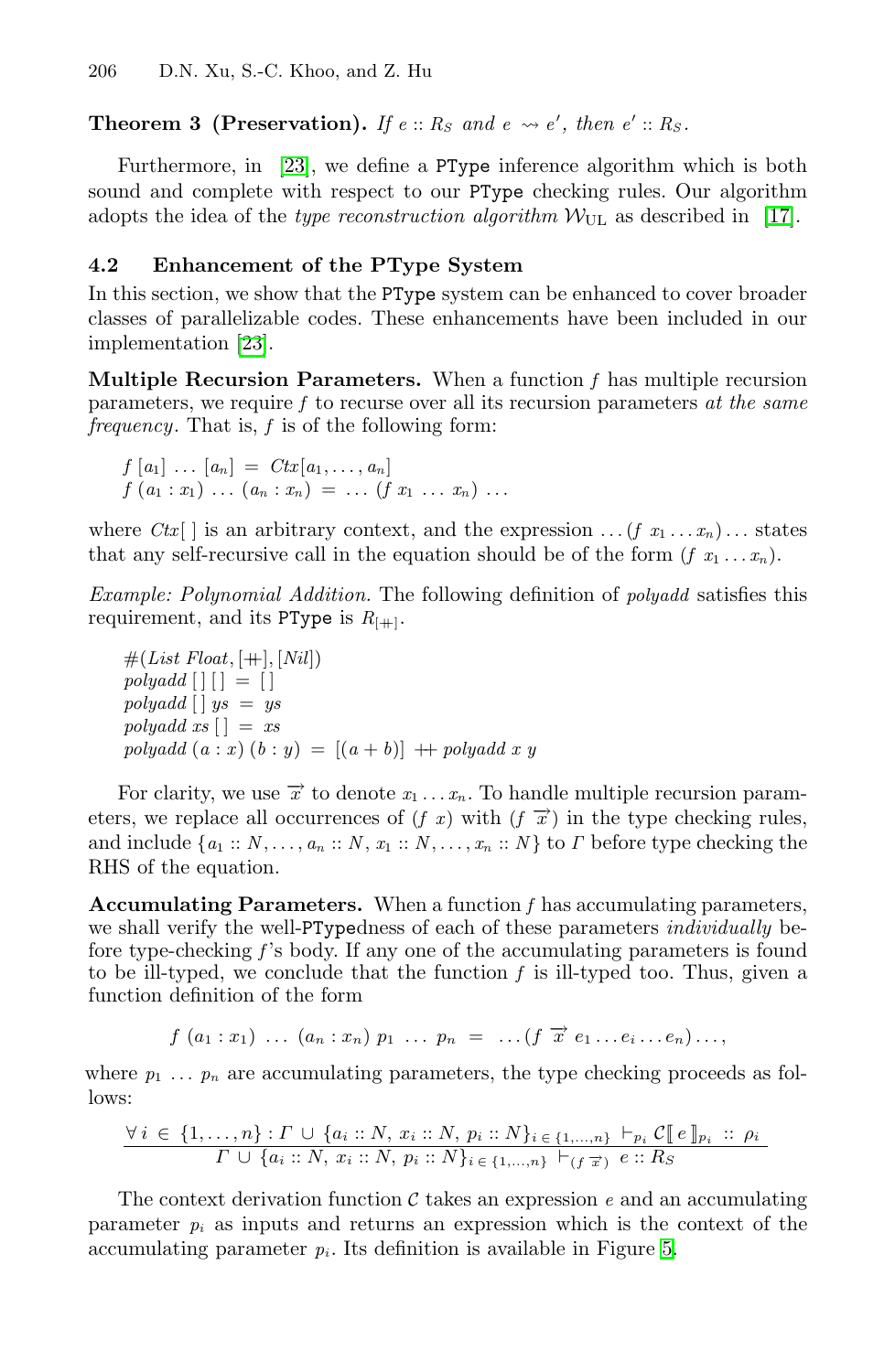```
C :: Exp \rightarrow Var \rightarrow (Exp, Bool)\mathcal{C}[\![ n ]\!]_{p_i} = (n, True)\mathcal{C}[\![v]\!]_{p_i} = (v, True)\mathcal{C}[[f\ \overrightarrow{x}\ e_0\ \ldots\ e_i\ \ldots\ e_n\ ]_{p_i}=(e_i,\ False)C[\![ g \ e_0 \ \ldots \ e_n ]\!]_{p_i} = (g \ e_0 \ \ldots \ e_n, \ True)\mathcal{C} \llbracket \; e_1 \; \oplus \; e_2 \; \rrbracket_{p_i} \; = \; let \; (e_1', \; b_1) \; = \; \mathcal{C} \llbracket \; e_1 \; \rrbracket_{p_i}(e'_2, b_2) = C[ e_2 ]_{p_i}in case (b_1, b_2) of
                                     (True, True) \rightarrow (e_1 \oplus e_2, True)(\text{True}, \text{False}) \rightarrow (e'_2, \text{False})(False, True) \rightarrow (e'_1, False)(False, False) \rightarrow errorC[[ if e0 then e1 else e2]]pi = let (e
1, b1) = C[[ e1 ]]pi
                                                            (e'_2, b_2) = C[ e_2 ]_{p_i}in case (b_1, b_2) of
                                                          (True, True) \rightarrow (if e_0 then e_1 else e_2, True)(\text{True}, \text{False}) \rightarrow (e'_2, \text{False})(False, True) \rightarrow (e'_1, False)(False, False) \rightarrow (\textbf{if } e_0 \textbf{ then } e'_1 \textbf{ else } e'_2, False)<br>
h_1 = C \llbracket e_1 \rrbracket\mathcal{C} \llbracket \text{ let } v = e_1 \text{ in } e_2 \rrbracket_{p_i} = \text{let } (e'_1, b_1) = \mathcal{C} \llbracket e_1 \rrbracket_{p_i}in if b_1 then let (e'_2, b_2) = C \llbracket e_2 \rrbracket_{p_i}in if b_2 then (let v = e_1 in e_2, True)
                                                                           else (let v = e'_1 in e'_2, False)else (e
1, False)
```
**Fig. 5.** Definition of Context-Derivation Function <sup>C</sup>

<span id="page-10-0"></span>*Example: Bracket Matching Problem.* This is a language recognition problem which determines whether the brackets  $'('$  and  $')'$  occurring in a given string can be matched correctly. This problem has a straightforward linear sequential algorithm, in which the string is examined from left to right. A counter is initialized to 0, and is increased/decreased whenever an opening/closing bracket is encountered. The following definition is taken from [\[14\]](#page-15-6).

 $#(Bool, [\wedge], [True])$  $#(Int, [+, *], [0, 1])$  $sbp \; x = sbp' \; x \; 0$  $sbp'$  [ ]  $c = c == 0$  $sbp' (a : x) c = \textbf{if} (a == '(')\textbf{ then } sbp' x (1 + c)$ **else if**  $(a ==')'$  **then**  $c > 0 \land sbp'$   $x$   $((-1) + c)$  **else**  $sbp'$   $x$   $c$ 

Two annotations are needed to type-check this program. The annotation for operators of *Bool* is meant for type checking the function  $sbp'$ , and that for operators of Int is for type checking the context of the accumulating parameter c. The context is computed as follows:

$$
C[[RHS of sbp']]_c = \textbf{if } (a == '')\textbf{then } 1 + c
$$
  
else if  $(a == ')')\textbf{then } (-1) + c$  else c

The PType inferred are : sbp :: N, c ::  $R_{[+]}$  and sbp' ::  $R_{[\wedge]}$ . Note that, when we type check the function body of  $sbp'$ , the PType of  $c$  is set to  $N$ .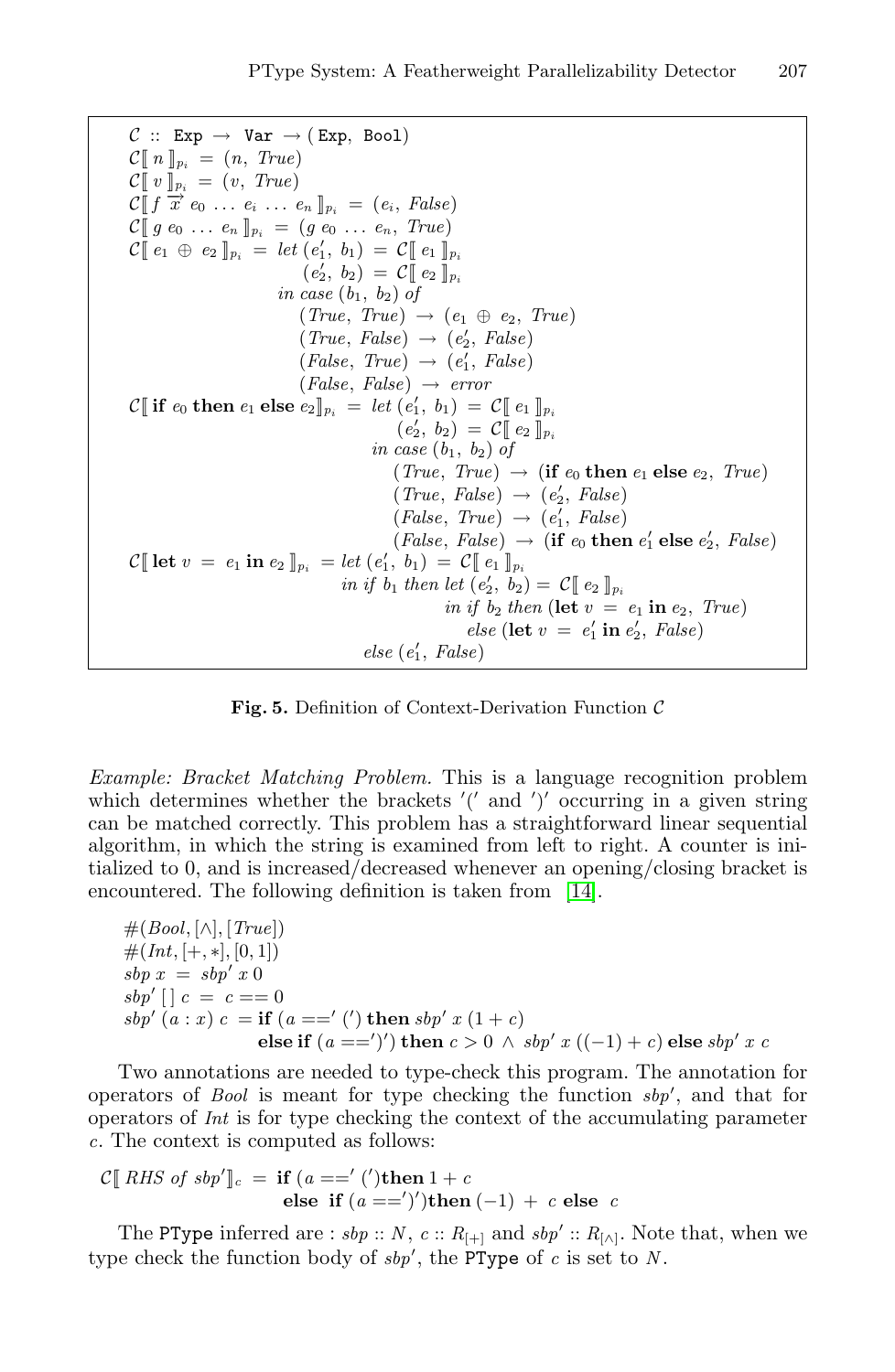**Non-linear Mutual Recursion.** We extend the PType system to cover a subset of non-linear recursive functions with an additional requirement that the binary operators must be commutative. This additional requirement is typical for research in the parallelization of non-linear recursive functions.

To parallelize a set of non-linear mutual recursive functions, we group these functions into a tuple and type-check them together. Thus, we extend  $\kappa$  in  $\vdash_{\kappa}$ to become a set of mutual-recursive calls.

Consider the following mutually defined recursive functions:

$$
f_i (a:x) = e_i \quad \forall i \in \{1, ..., m\}
$$
  
where  $\forall i \in \{1, ..., m\} : e_i = p_{i1} \oplus (p_{i2} \otimes f_1 x) \oplus ... \oplus (p_{im} \otimes f_m x)$   

$$
\forall j \in \{1, ..., m\} : p_{ij} = g_{ij} a (q_j x)
$$

Here, functions g*ij* are arbitrary functions (*i.e.*, arbitrary contexts) involving a and  $(q_i, x)$ ,  $\forall i, j \in \{1, \ldots, m\}$ . Before type checking, we group the function definitions into a tuple:  $(f_1,\ldots,f_m)=(e_1,\ldots,e_m)$ . For all  $j\in\{1,\ldots,m\}$ , type check  $e_j$  with rules defined in Figure [4,](#page-8-0) together with the (op-RR) rule and type check the tuple  $(e_1, \ldots, e_m)$  using the (nonlinear) rule.

$$
S = \bigoplus : S' \quad (length S) \leq 2 \quad \oplus \text{ is commutative}
$$
\n
$$
\frac{\Gamma \vdash_{\{(f_1 x),...,(f_m x)\}} e_1 :: R_S \quad \Gamma \vdash_{\{(f_1 x),...,(f_m x)\}} e_2 :: R_S}{\Gamma \vdash_{\{(f_1 x),...,(f_m x)\}} (e_1 \oplus e_2) :: R_S} \quad (\text{op} - \text{RR})
$$

$$
\frac{\Gamma\vdash_{\{(f_1 x),...,(f_m x)\}} e_j :: R_S \quad \forall j \in \{1,\ldots,m\}}{\Gamma\vdash_{\{(f_1 x),...,(f_m x)\}} (e_1,\ldots,e_m) :: R_S} \text{ (nonlinear)}
$$

*Example: Fibonacci.* For the following non-linear recursive definition of the Fibonacci function,

$$
l\mathit{fib} \begin{bmatrix} ] = 1 & l\mathit{fib}' \end{bmatrix} = 0
$$
  

$$
l\mathit{fib} \begin{bmatrix} a : x \end{bmatrix} = l\mathit{fib} \begin{bmatrix} x + l\mathit{fib}' \end{bmatrix} \begin{bmatrix} b' \\ k \end{bmatrix} = 0
$$

we sketch below the type checking process:

$$
F \cup \{a:: N, x:: N\} \vdash_{\{(l\neq b\ x), (l\neq b')\}} (l\neq b\ x + l\neq b') :: R_{[+]}
$$
  

$$
F \cup \{a:: N, x:: N\} \vdash_{\{(l\neq b\ x), (l\neq b')\}} (l\neq b\ x) :: R_{[]}
$$
  

$$
\vdash_{\{(l\neq b\ x), (l\neq b')\}} (l\neq b\ x) :: R_{[+]} \longrightarrow \text{since } R_{[]} \le: R_{[+]}
$$
  

$$
F \cup \{a:: N, x:: N\} \vdash_{\{(l\neq b\ x), (l\neq b')\}} ((l\neq b\ x + l\neq b')\ x), (l\neq b\ x)) :: R_{[+]}
$$

Hence, both *lfib* and *lfib'* have type  $R_{[+]}.$ 

For functions which are defined with both non-linear recursion and accumulating parameters, we first transform them into their linear recursive counterpart such that the accumulating parameters and the recursion arguments can be processed in a synchronized manner [\[7\]](#page-15-14). If this succeeds, the transformed functions will be amenable to parallelization.

## <span id="page-11-0"></span>**5 Examples**

In this section, we show some interesting well-PTyped sequential programs by giving their PType.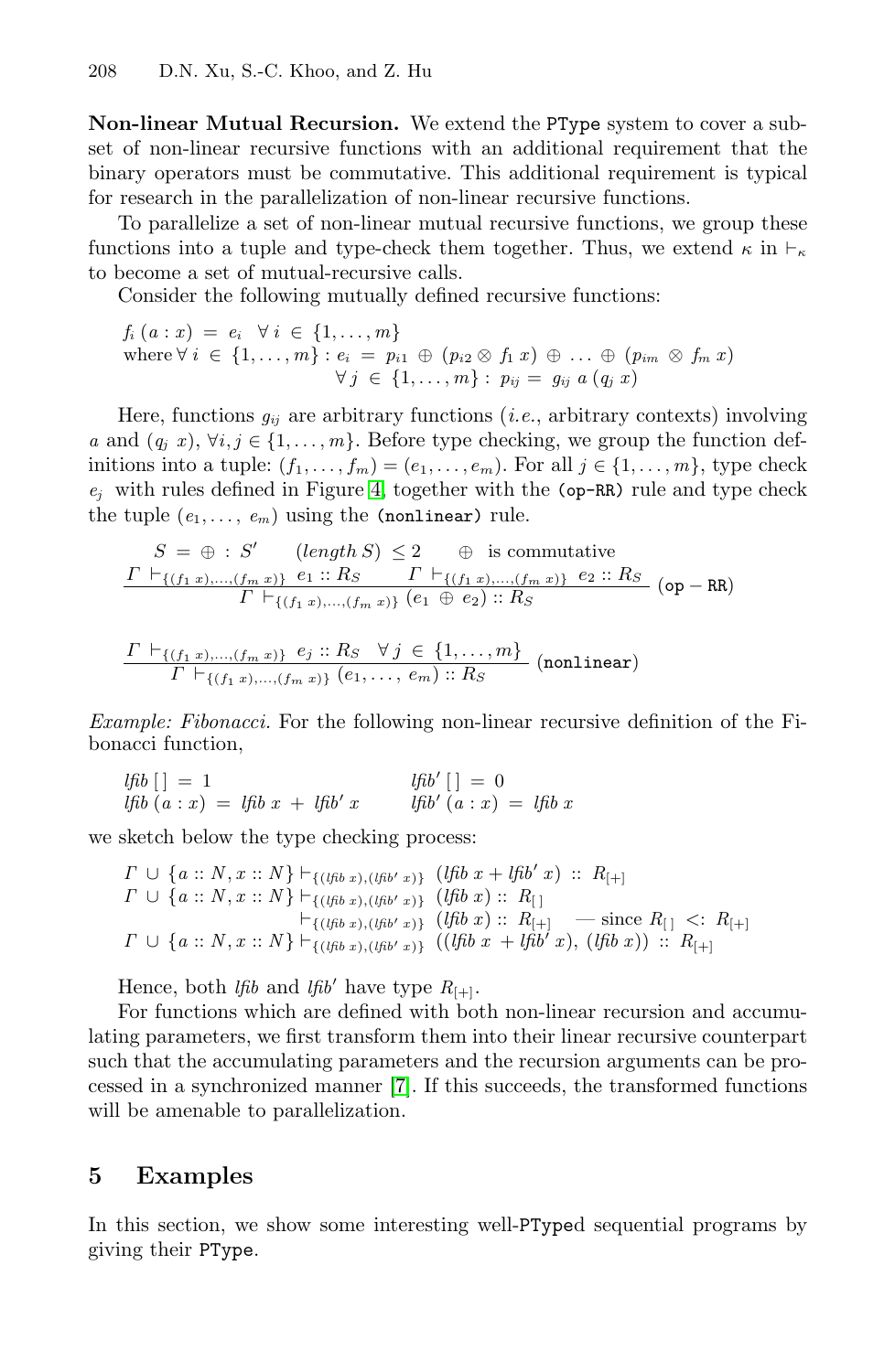**The mss Problem.** Consider a sequential program that finds the *maximum segment sum* (mss) of a list.

 $#(Int, [max, +], [0, 0])$  $mis [a] = a$  mss  $[a] = a$  $mis (a : x) = a 'max' (a + mis x)$   $mss (a : x) = (a 'max' (a + mis x)) 'max' mass x$ 

In the definition of function *mss*, function *mis* is called with the recursion argument *x* . This implies that an effective parallelization of *mss* requires *mis* to be parallelizable as well. Thus, we type check the definition of *mis* before that of *mss*. The PType inferred for both definitions are: *mis* ::  $R_{\lfloor max,+ \rfloor}$  and  $mss :: R_{[max]}$  respectively.

**Lists and Skeletons.** We show that components of the traditional skeletons such as scan, map, and reduce, can be viewed as parallelizable components in our PType system. Consequently, programs constructed via these skeletons can be parallelized by our system.

An extended-ring property for lists is:  $\#(List, [+, map2], [Nil, Nil])$ , where  $map2$ is in turn defined as:  $y \nmapsto z = map (y + z)$ . Function map2 has the following properties:

1. distributive over  $+: y'map2'(zl + zr) = y'map2' zl + y'map2' zr$ 2. semi-associative :  $x \text{ 'map2' } (y \text{ 'map2' } z) = (x + y) \text{ 'map2' } z$ 

From the following recursive definition of the function scan, we can infer that scan has type  $R_{[+,\text{map2}]}$ :

 $#(List, [+, map2], [Nil, Nil])$ scan  $[a] = \lceil a \rceil$  $scan (a : x) = [[a]] + ([a] 'map2' (scan x))$ 

Similarly, we can apply this methodology to obtain the ptypes of map and reduce.

**Technical Indicators in Financial Analysis.** Many technical indicators used in technical analysis of financial market can be parallelized with our system. Following is a program for computing *exponential moving average* [\[1\]](#page-14-0):

```
\#(Indication Price, [+, \times], [0, 1])ema (a : x) = (close \ a) : ema' (a : x) (close \ a)ema' | p = |ema' (a : x) p = \text{let } r = (0.2 \times (close \ a) + 0.8 \times p) \text{ in } [r] + \text{ } ema' x r
```
The ema for the first day in a price history is just its closing price. At any other day, the *ema* is computed by summing the weighted closing price of that day and the weighted moving average of the previous day. The PType of the accumulating parameter p is  $R_{[+, \times]}$  and that of the function *ema*' is  $R_{[+,]}$ . Finally, the PType of the function ema is N .

**Fractal Image Decompression.** A fractal image may be encoded by a series of affine transformations (which are combinations of scalings, rotations and translations) to the coordinate axes. The decompression problem has beenconsidered in [\[12\]](#page-15-15). Here, we look into the parallelization of two important functions used in the decomposition process.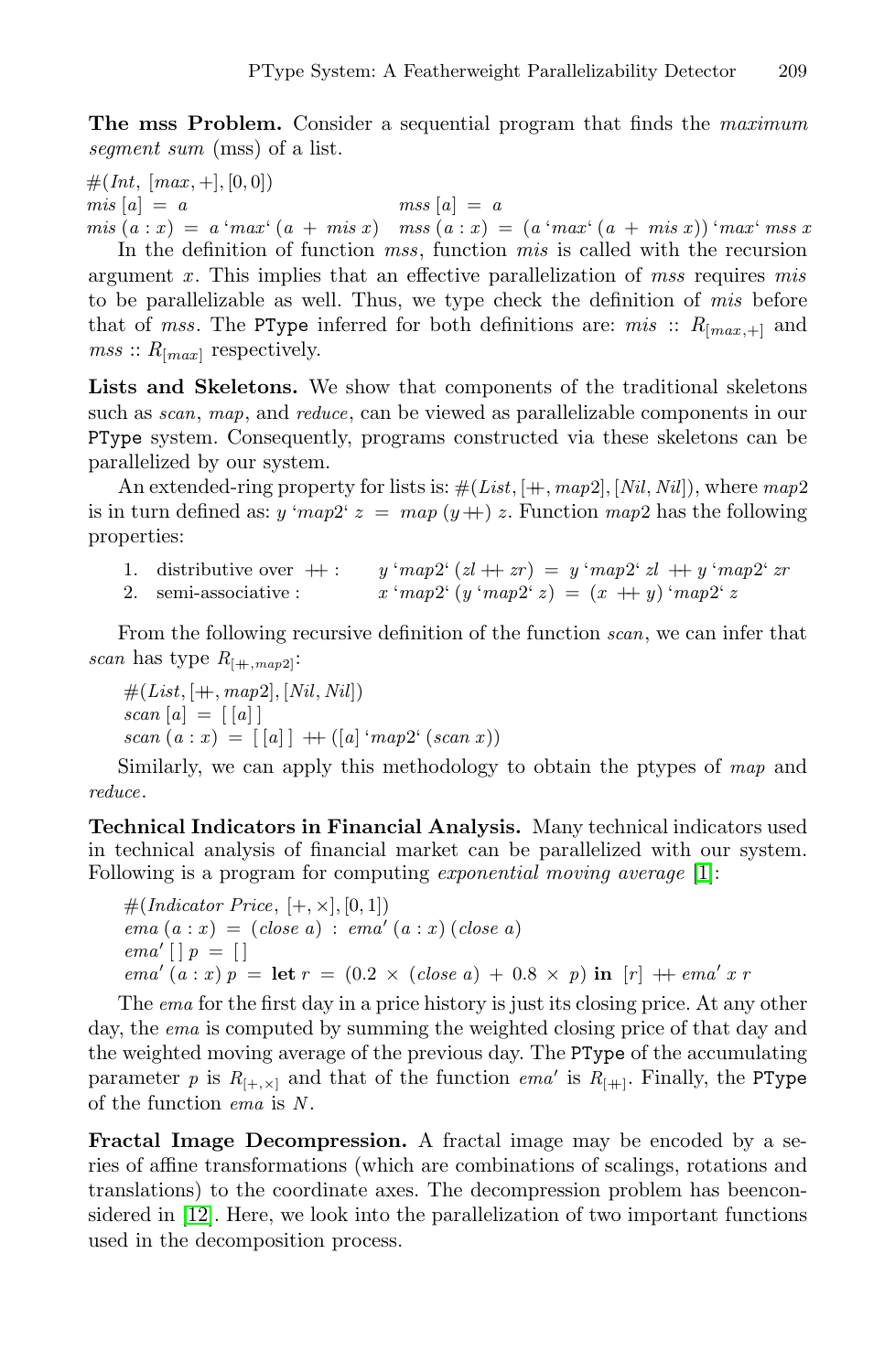$\#(List, [+], [Nil])$  $#(Set, [union], [Nil])$  $tr : [a \rightarrow a] \rightarrow a \rightarrow [a]$   $k : [[a]] \rightarrow [a]$ tr  $[f] p = [f p]$  k  $[a]$   $fs = nodup (tr fs a)$  $tr (f : fs) p = [f p] + tr f s p$  k  $(a : x) fs = nodup (tr fs a)' union' (k x)$ 

Here, function  $tr$  applies a list of transformations to a pixel, and function  $k$  applies these transformations to a set of pixels with the help of  $tr$ . Function nodup generates a set by removing repeated occurrences of a value from a list. Types of tr and k can be inferred to be  $R_{[+]}$  and  $R_{[union]}$  respectively.

# <span id="page-13-0"></span>**6 Implementation**

We have implemented a prototype of the PType system in Haskell 98 [\[15\]](#page-15-5). We have also provided a web interface to the PType system. The URL is

```
http://loris-4.ddns.comp.nus.edu.sg/~xun.
```
We have tested our system with a set of non-trivial sequential programs including applications such as matrix multiplication, inversion, and polynomial multiplication, *etc*. Details of these programs can be found in the above URL as well. The experiment was performed on a 2 GHz Pentium-4 CPU with 512 MB of RAM. The total times taken to do PType inference for some of the applications are shown in Table [1.](#page-13-2) In general, the time complexity of PType inference is  $O(n)$  where *n* is the size of the sequential program. The parallel code generation has time complexity of  $O(n^2)$ . The time complexity for executing the resulting parallel code is typically  $O(log m)$  where m is the size of the input data.

**Table 1.** Parallelization Times for Some Sequential Programs

<span id="page-13-2"></span>

|               | matrix |      | matrix polynomial |       | fractal image                                           |
|---------------|--------|------|-------------------|-------|---------------------------------------------------------|
|               |        |      |                   |       | multiplication inverse multiplication mss decompression |
| Lines of Code | 50     | 65   |                   |       | 22                                                      |
| Time (Sec)    | 0.026  | 0.04 | 0.007             | 0.007 | 0.04                                                    |

# <span id="page-13-1"></span>**7 Related Works and Conclusion**

Generic program schemes, such as algorithmic skeletons, have been advocated for use in structured parallel programming, both for imperative programs expressed as first-order recurrences through a classic result of [\[22\]](#page-15-16) and for functional programs via Bird's homomorphism [\[20,](#page-15-0) [9\]](#page-15-1). However, most sequential specifications fail to match up *directly* with these schemes. To overcome this shortcoming, there have been calls to constructively transform programs to match these schemes. But these proposals [\[19,](#page-15-17) [12\]](#page-15-15) often require deep intuition and the support of ad-hoc lemmas – making automation difficult. Another approach is to provide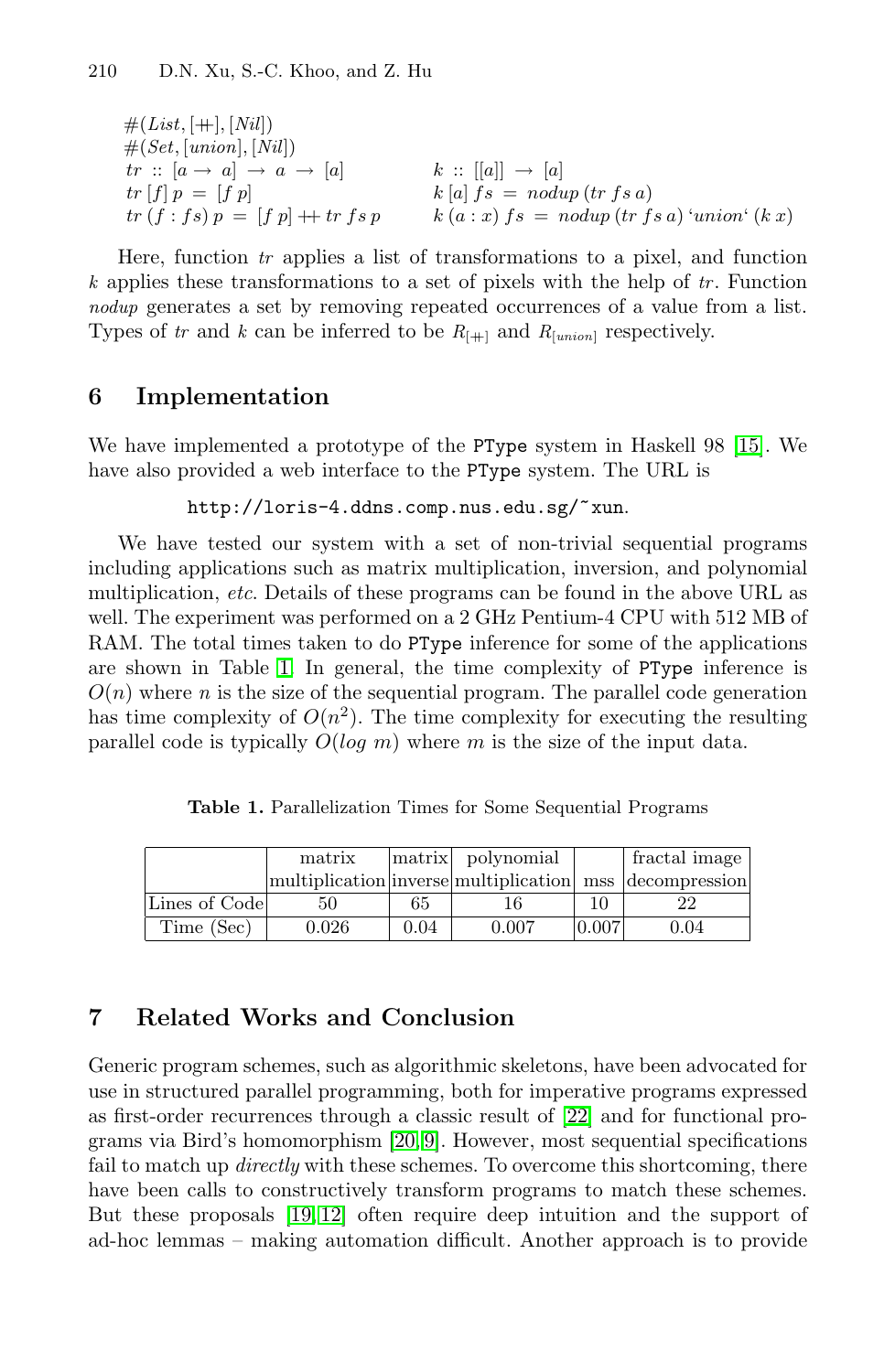more specialized schemes, either statically [\[18\]](#page-15-18) or via a procedure [\[14\]](#page-15-6), that can be directly matched to a sequential specification.

On the imperative language (e.g. Fortran) front, there have been interests in parallelization of reduction-style loops [\[10,](#page-15-12) [11\]](#page-15-19). By modeling loops via functions, function-type values could be reduced (in parallel) via associative function composition. These propagated function-type values could only be efficiently combined if they have a template closed under composition. This requirement is similar to the need to find a common context under recursive call unfolding, *aka.*, context preservation, as described in [\[3\]](#page-14-1). Imperative loop corresponds to tail recursion, and can be considered as a special case of the linear recursive form that we have described here.

Type-based analysis has traditionally been used to support both program safety and optimization. More recently, it has also been used to support program transformations, such as useless variable elimination [\[16,](#page-15-20) [2\]](#page-14-2). However, these two type systems are still based on the evaluation rules of the underlying language.

We have introduced a novel view to parallelization. To the best of our knowledge, this is the first piece of work that brings together type systems and parallelization. By bringing the two fields together, we hope to apply the formalism of type theory to yet another important application domain. The marriage of type systems and parallelization hinges on the idea of the extended-ring property. Through the PType system, we have relaxed the restrictions which have usually been imposed on parallelization (*eg.*, restriction on specific recursive form). Furthermore, the system is able to handle recursively defined functions with accumulating parameters.

With the help of the PType inferenced, we develop an algorithm that can automatically generates parallel code from a well-PTyped sequential program. Due to space limitation, the derivation detail and its correctness proof are omitted.

All the above benefits are obtained without the need for users to know the detail mechanisms behind the parallelization process. Through a clean and simple interface, the system frees the user from the burden of performing normalization (which is required in [\[8\]](#page-15-10)) and parallelizability checking (which is required in [\[14\]](#page-15-6)). Users only need to provide the extended-ring property of the binary operators used in the programs. Indeed, we have provided a web interface to the system, through which users can parallelize their programs, or test run many of the non-trivial programs which are available at our website.

## <span id="page-14-0"></span>**References**

- 1. S. Anand, W.N. Chin, and S.C. Khoo. Charting patterns on price history. In ACM SIGPLAN International Conference on Functional Programming, pages 134–145. ACM Press, June 2001.
- <span id="page-14-2"></span>2. S. Berardi. Pruning simply-typed lambda-terms. Journal of Logic and Computation,  $6(5):663-681$ , 1996.
- <span id="page-14-1"></span>3. W. N. Chin. Synthesizing parallel lemma. In Proc of a JSPS Seminar on Parallel Programming Systems, World Scientific Publishing, pages 201–217, Tokyo, Japan, May 1992.